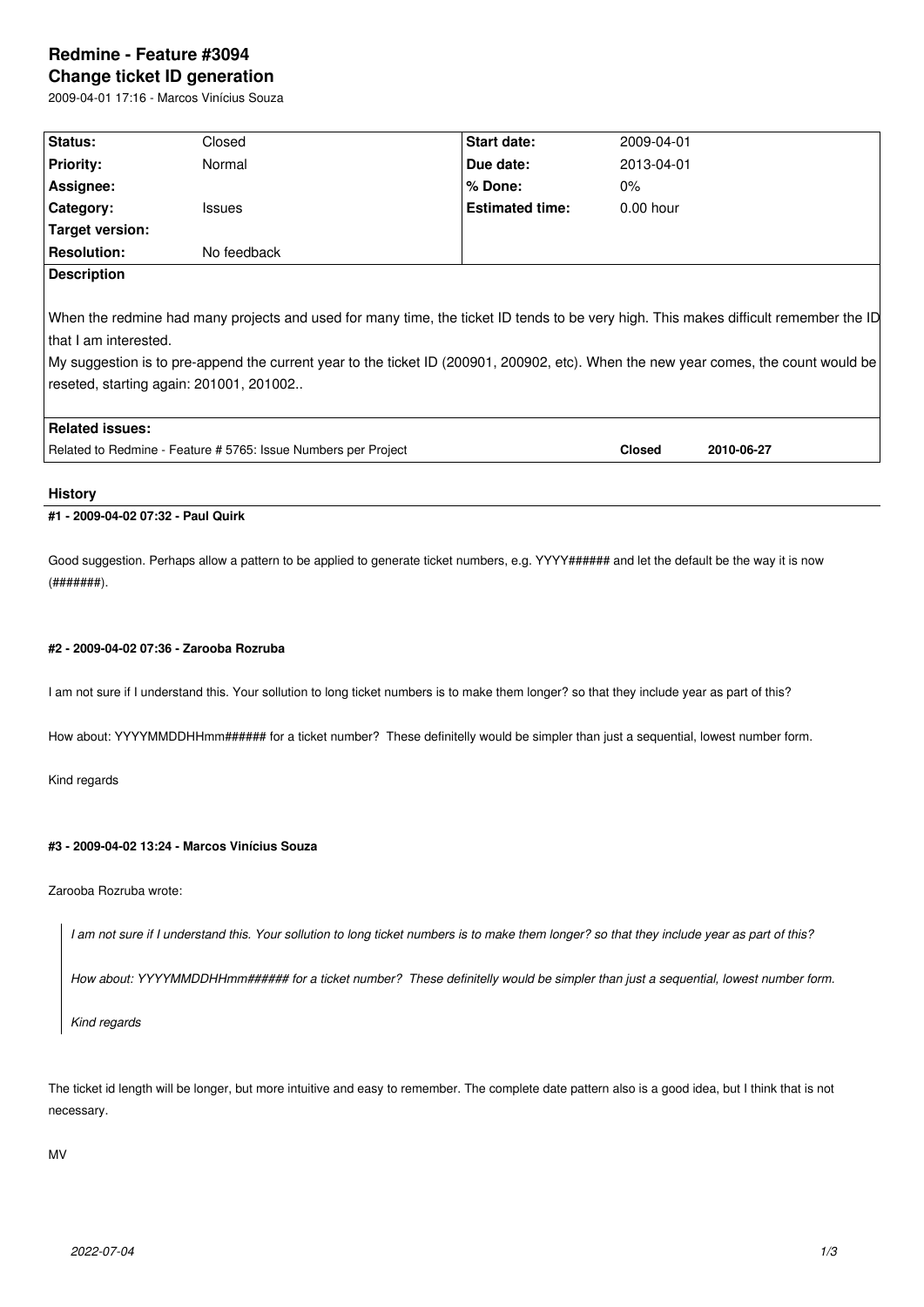#### **#4 - 2009-04-05 09:45 - Maxim Krušina**

-1

I'm really again. Actualy what you are sugestion is much longer numbers than actual ticket number. ANd for our workflow it's much more clear to see simple incrementing numbers, because it's easy to understand which tickets are newer. Suggested sollution goes against simlicity. A agree that it can be usefull for few of us, but not for a whole community.

The sollution can be a plugin, or some special custom field with calculation...

#### **#5 - 2009-10-14 04:34 - Bruno Medeiros**

I think it's not a good idea and could cause technical problems.

What if, by some unknown problem, the server running Redmine lost the correct time.. We'd have duplicated ids for tickets and it would be a mess (bigger than the simply date problem).

And how many tickets by day do you produce? The Ubuntu tracker issue id, for example, is a 6 digit number yet, will take some years to get the 7th digit. It's not so hard to memorize.

## **#6 - 2013-03-18 17:46 - Dipan Mehta**

-1. Not a good idea, because at many places (in wiki or notes or related issues) you would have written them as 'text'. If the issue number now changes - all those places will point to bogus or incorrect/misleading points!

### **#7 - 2013-03-18 19:07 - Daniel Felix**

*- Due date set to 2013-04-01*

*- Status changed from New to Needs feedback*

Well I would disagree to this request. This is one of the base features of Redmine. This issue should be rejected. An ID is a generated, unique number. Why should it be generated on such a complicate way? After 3000 issues in a year, you won't have any benefit. Example after 5 years, each year 3000 issues. Currently: #15000 New version: #20133000 This isn't really better.

Please give some good reasons for this till next month (1st April). otherwise I will close it.

# **#8 - 2013-04-10 12:20 - Daniel Felix**

- *Status changed from Needs feedback to Closed*
- *Resolution set to No feedback*

Closing this as there is no feedback on this issue. We thing this is resolved in current releases.

**#9 - 2017-04-16 18:50 - Gilberto Gilson Alves**